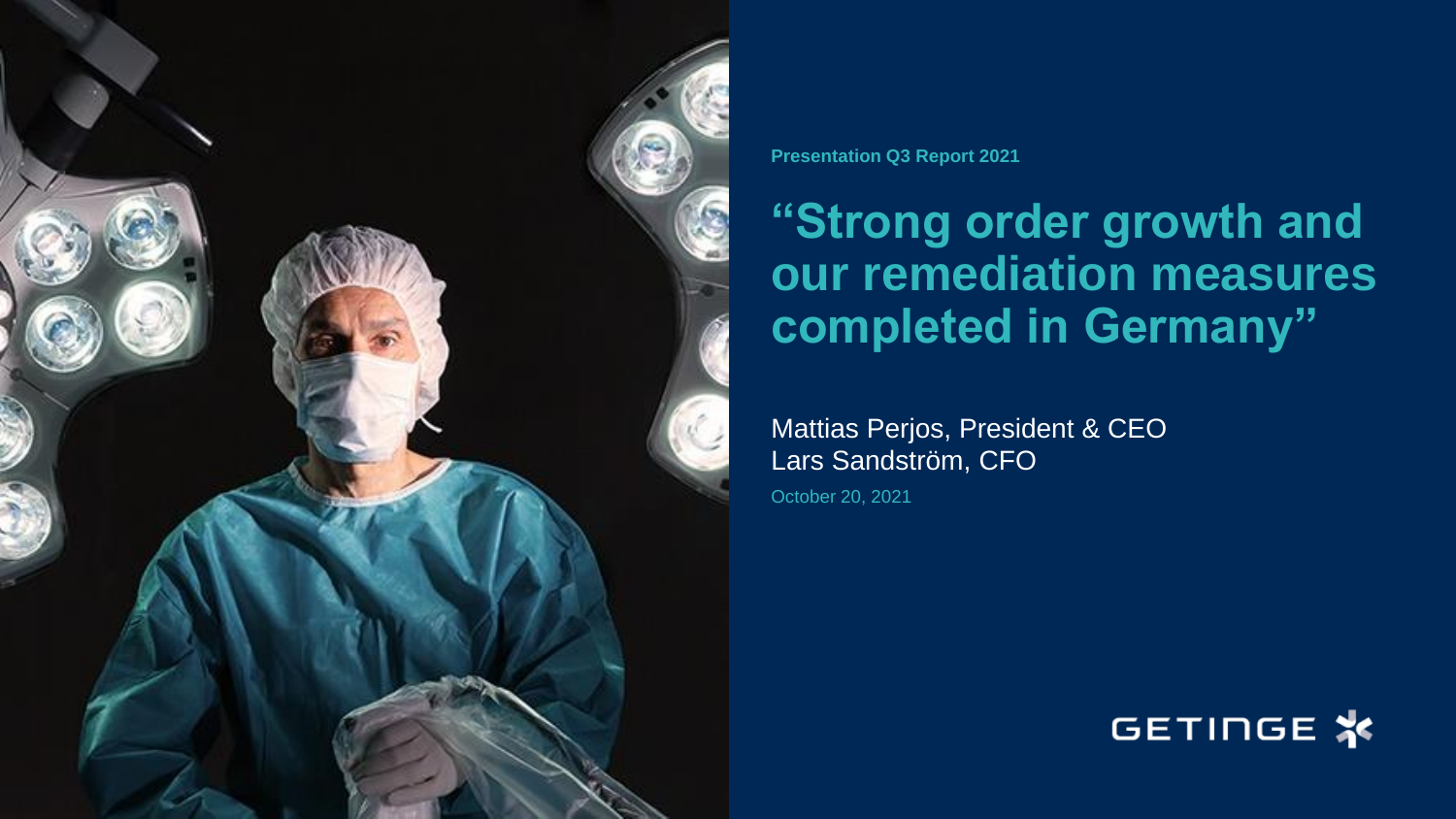#### Q3 2021 **Key takeaways – a strong quarter from a financial perspective**

- Strong organic order growth
- Net sales down vs record Q3 2020
- Adj EBITA margin 18.4%
- Strong Free Cash Flow
- Solid financial position



October 20, 2021 Getinge │ Presentation │ Q3 Report 2021 Page 2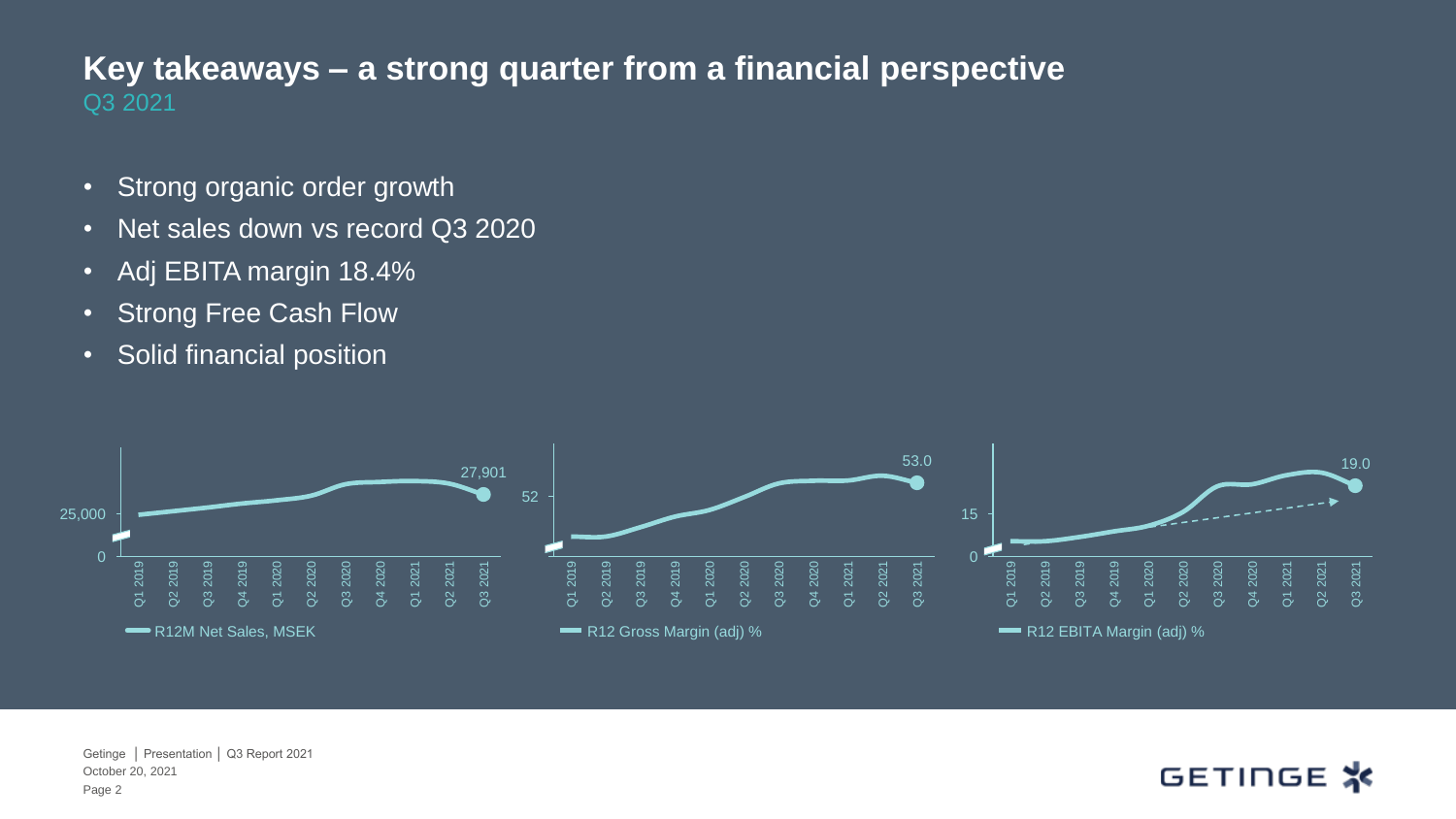#### **Key activities and events** Q3 2021

#### **Strengthening the offering further**

- Launch of Rotaflow II for ECMO-therapy
- Launch of the unique Volista VisioNIRfunctionality for surgical light
- Acquisition of advanced technology for biological indicators from Verrix

#### **The improvement journey continues**

- Remediation measures completed in Germany
- Capacity increase in Life Science is progressing according to plan



October 20, 2021 Getinge │ Presentation │ Q3 Report 2021 Page 3

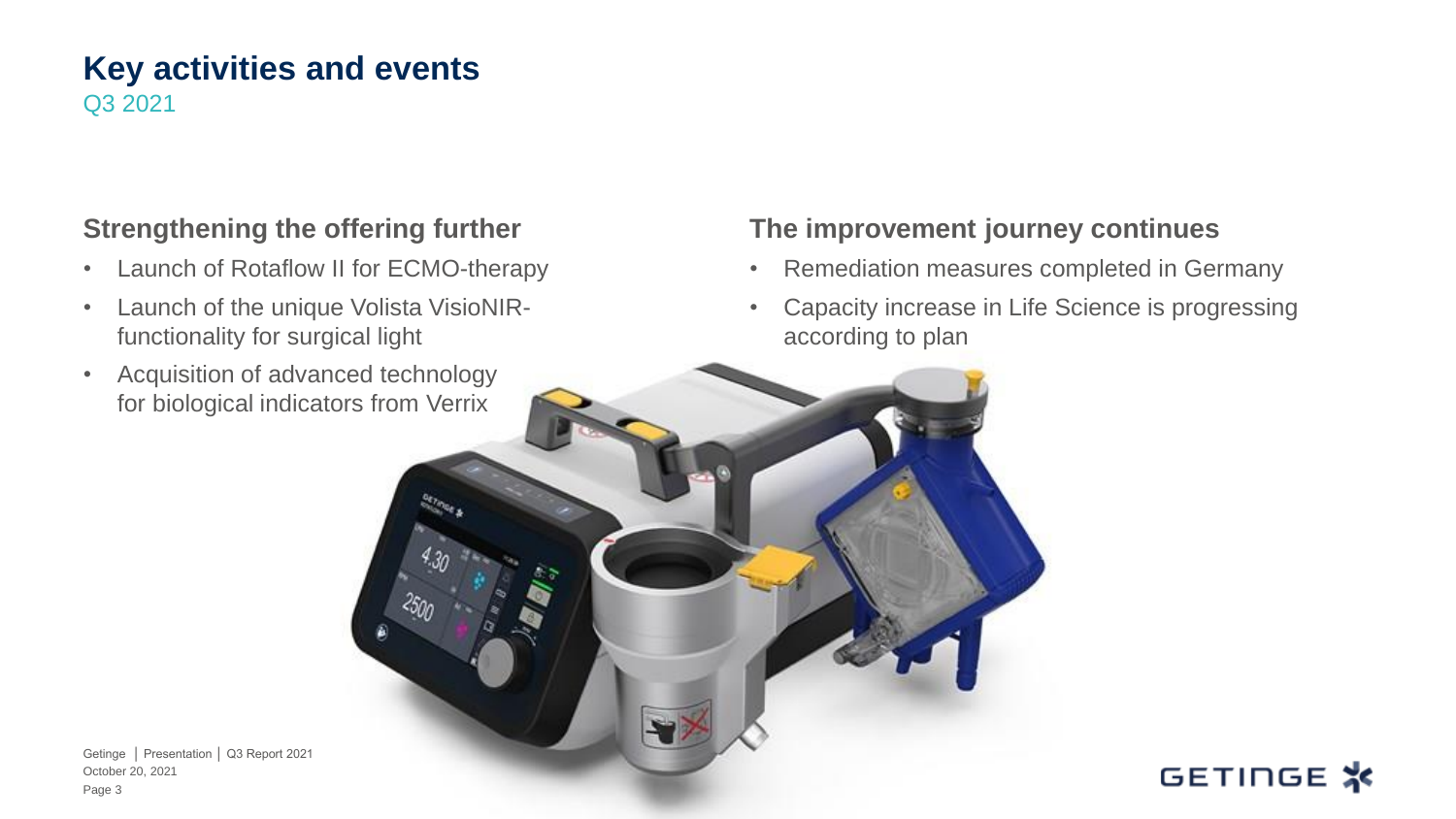#### **Strong organic order growth in Q3**

In all Business Areas and regions



October 20, 2021 Getinge │ Presentation │ Q3 Report 2021 Page 4

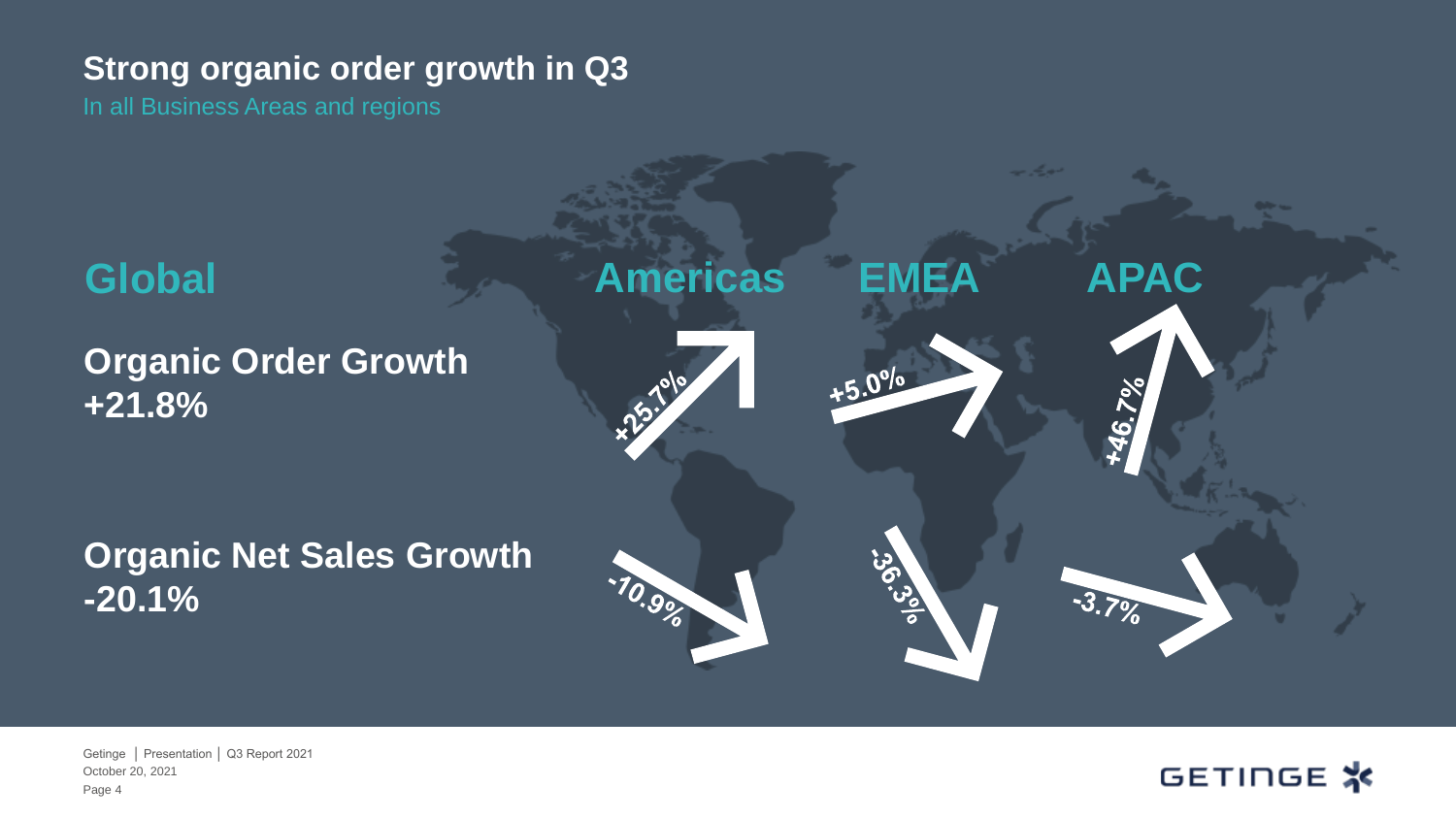**Outlook 2021**

# **Net sales**  is expected to be at least 27 BSEK

October 20, 2021 Getinge │ Presentation │ Q3 Report 2021 Page 5

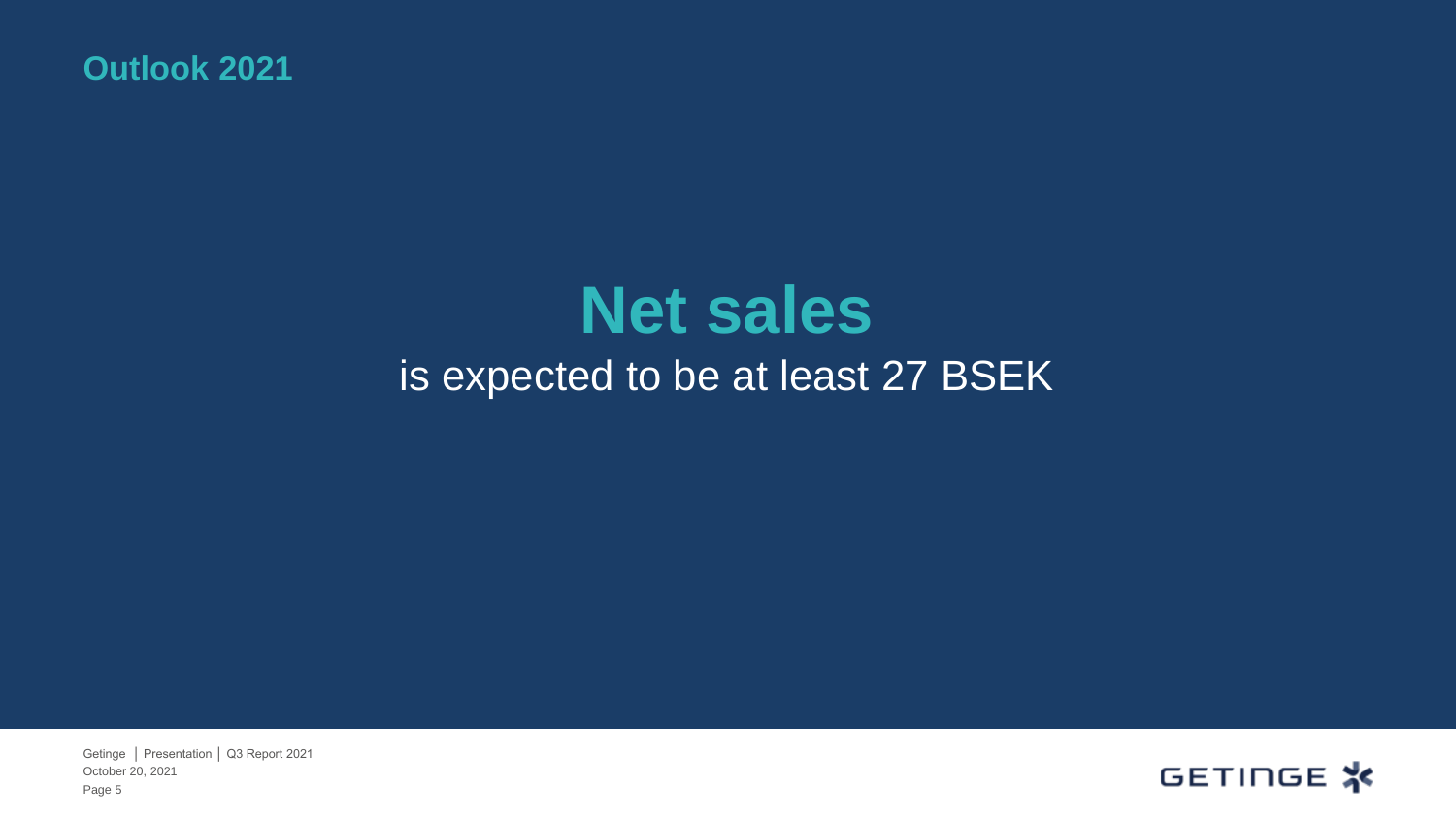### **Strong organic order growth in all Business Areas**

Order Intake – Bridge Q3 2020 – Q3 2021





October 20, 2021 Getinge │ Presentation │ Q3 Report 2021 Page 6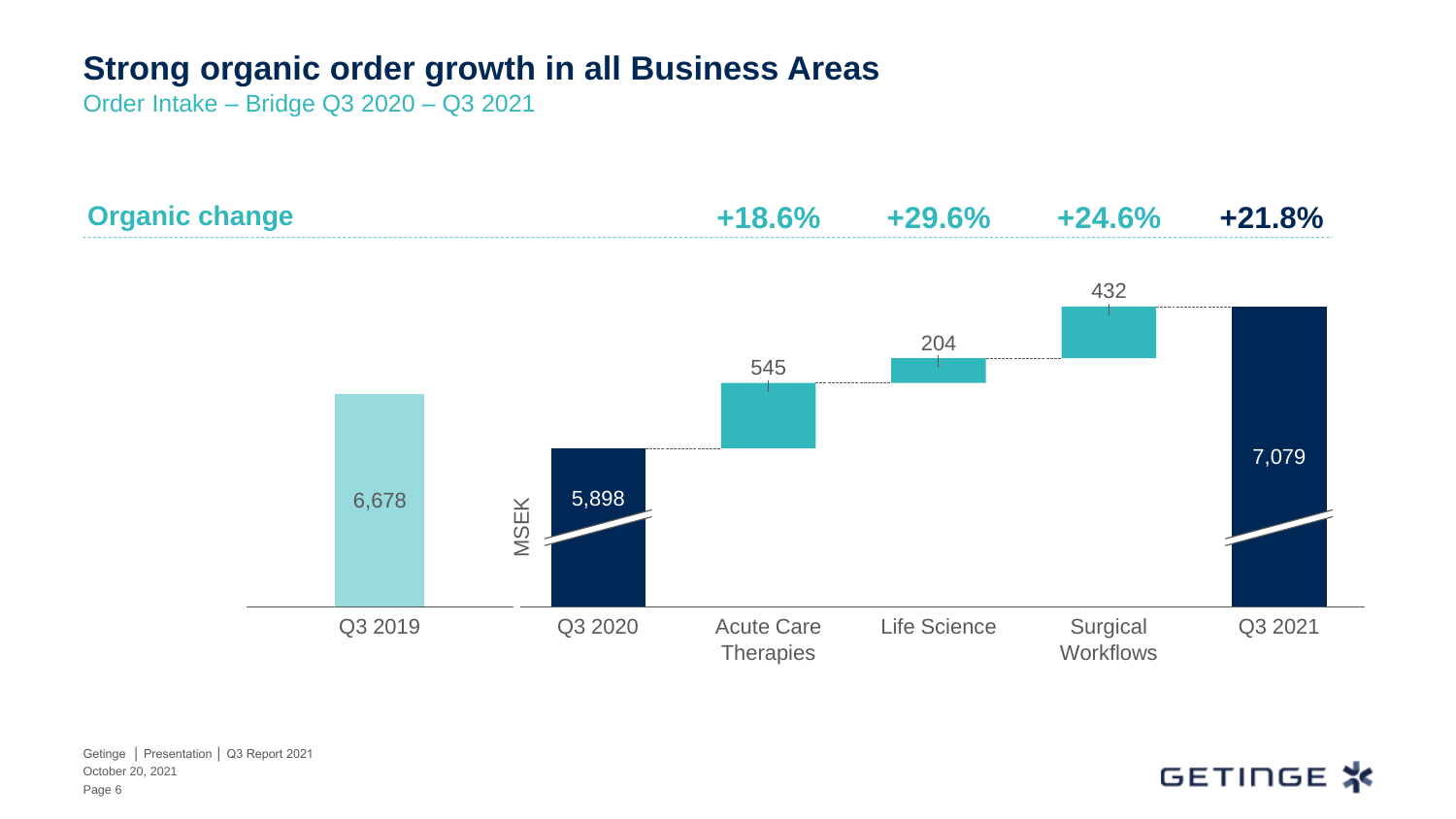## **Life Science grows net sales by 17.5% organically**

Net Sales – Bridge Q3 2020 – Q3 2021

**Organic change -31.6% +17.5% -2.9% -20.1%**



October 20, 2021 Getinge │ Presentation │ Q3 Report 2021 Page 7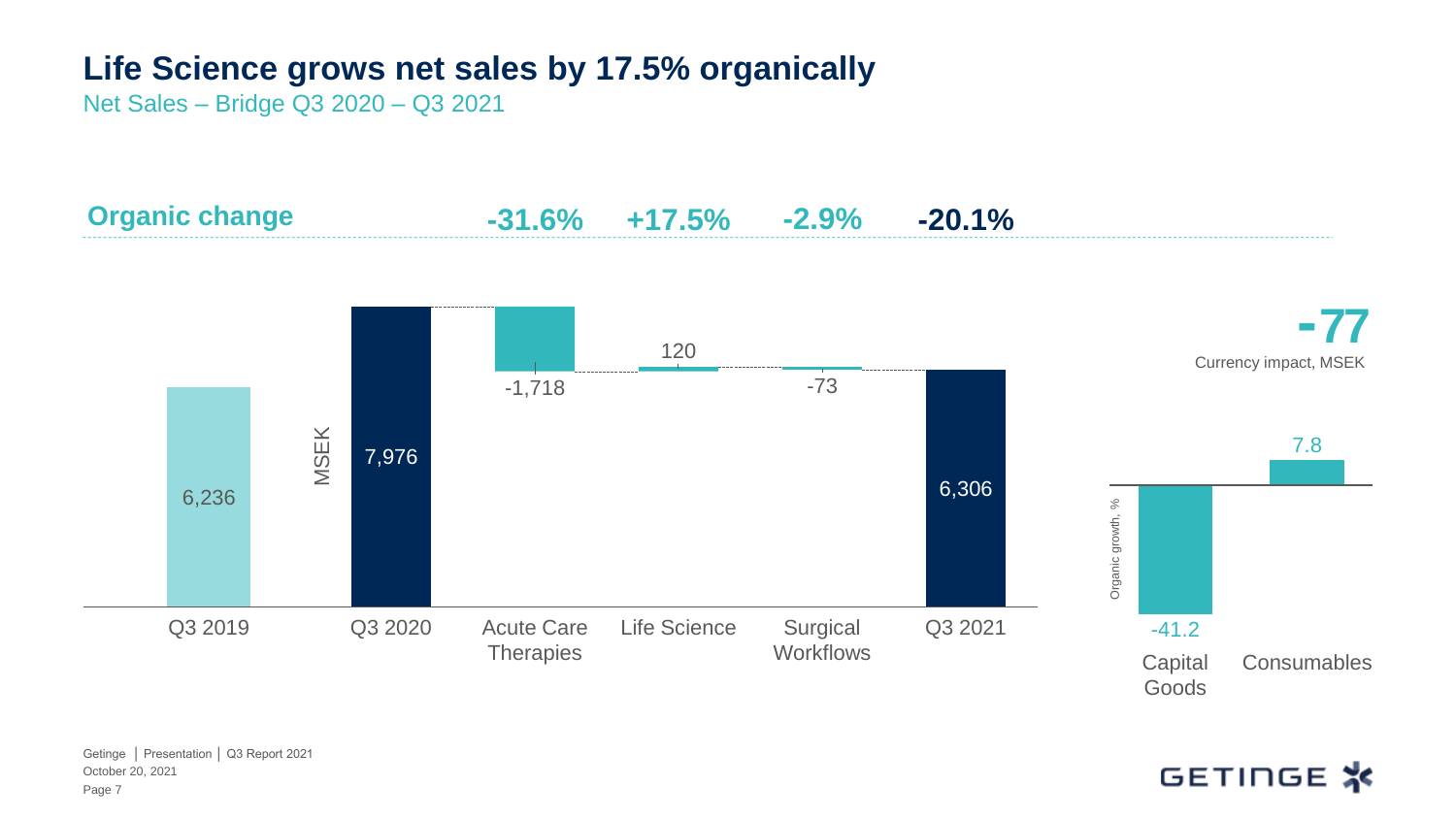#### **Margin improvement in Life Science and Surgical Workflows**

Adjusted Gross Profit – Bridge Q3 2020 – Q3 2021



October 20, 2021 Getinge │ Presentation │ Q3 Report 2021 Page 8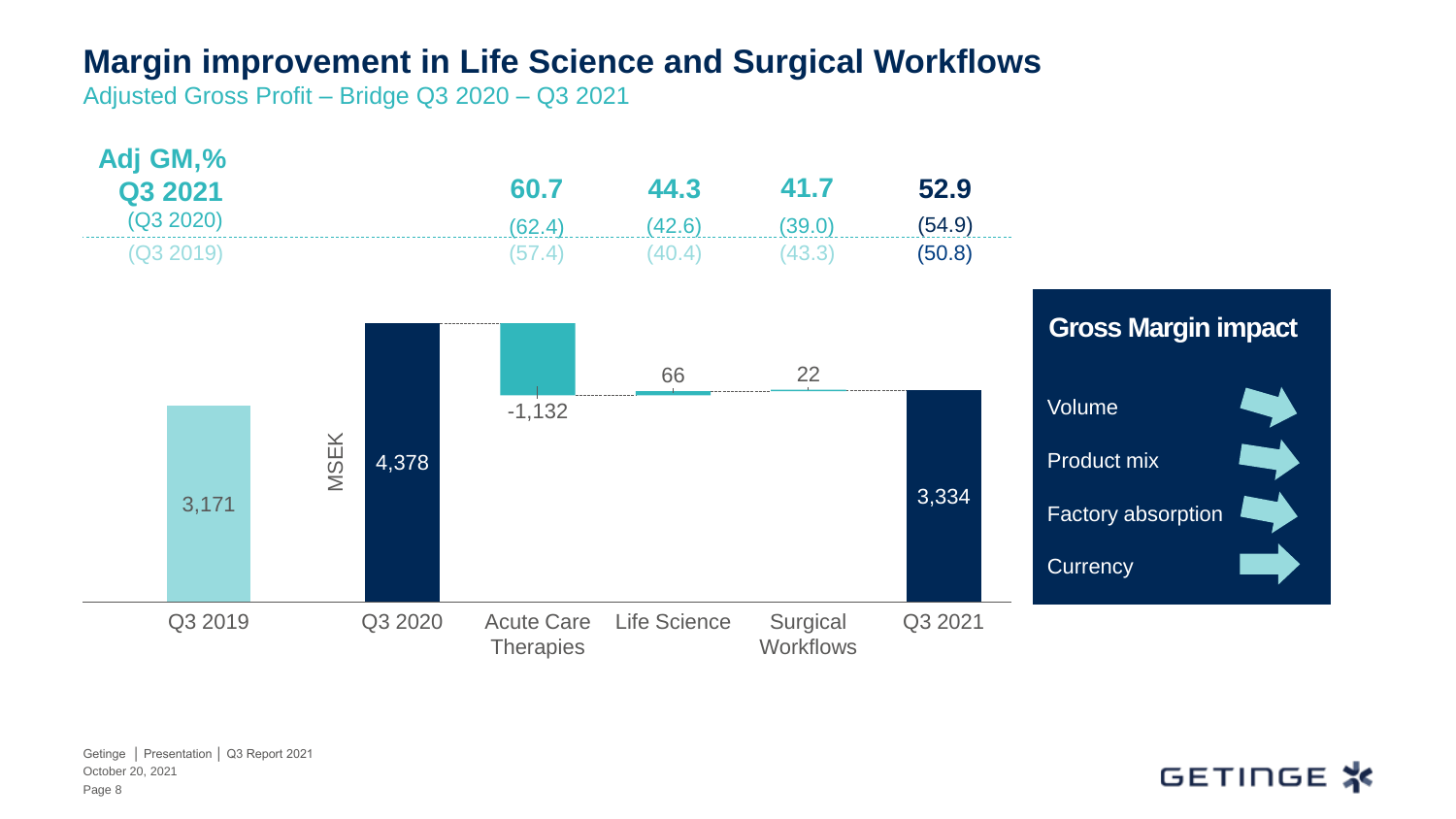# **Financial development**

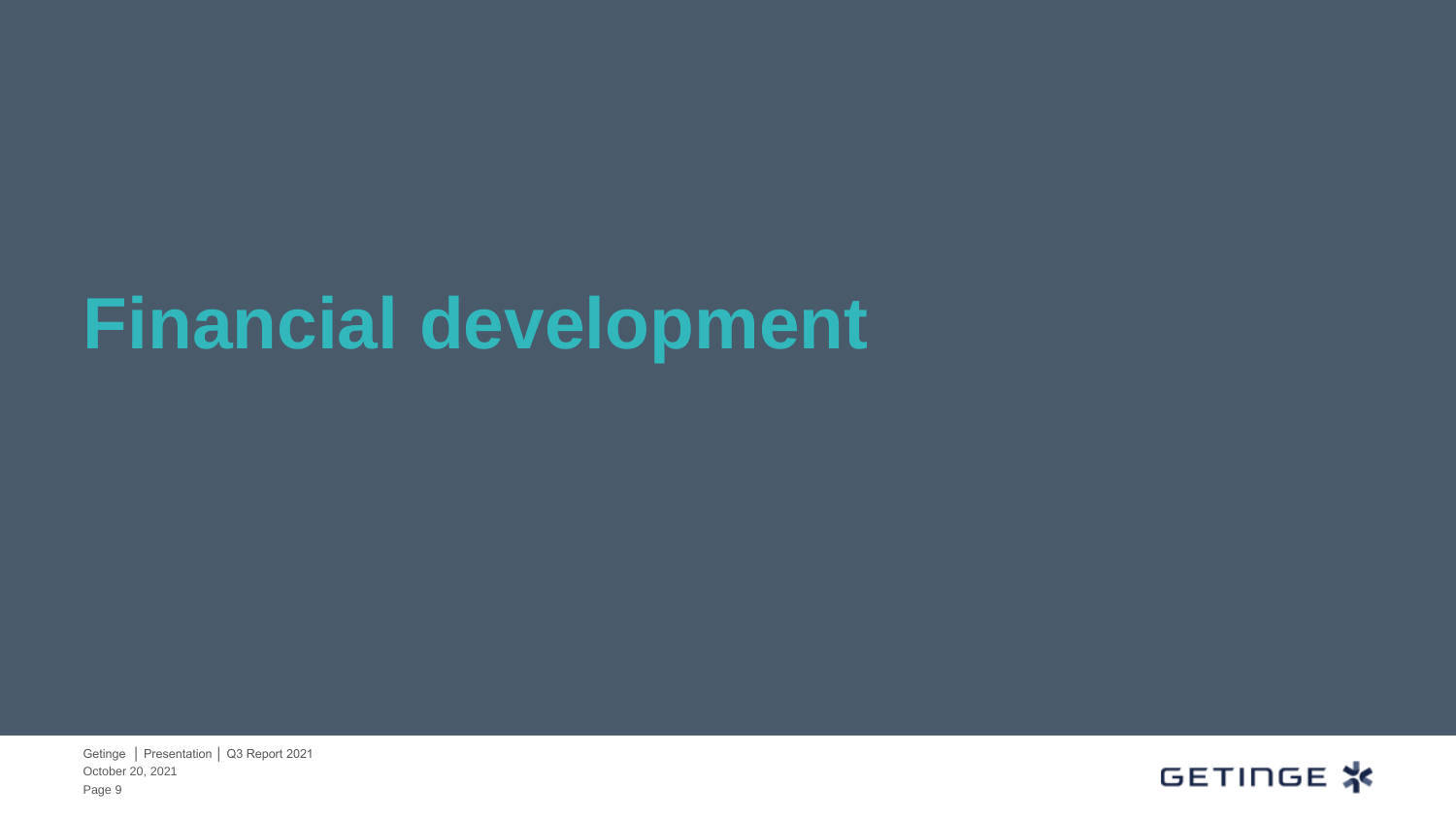## **Adj EBITA down vs Q3 2020 but up more than 70% vs Q3 2019**

Adjusted EBITA – Bridge Q3 2020 – Q3 2021

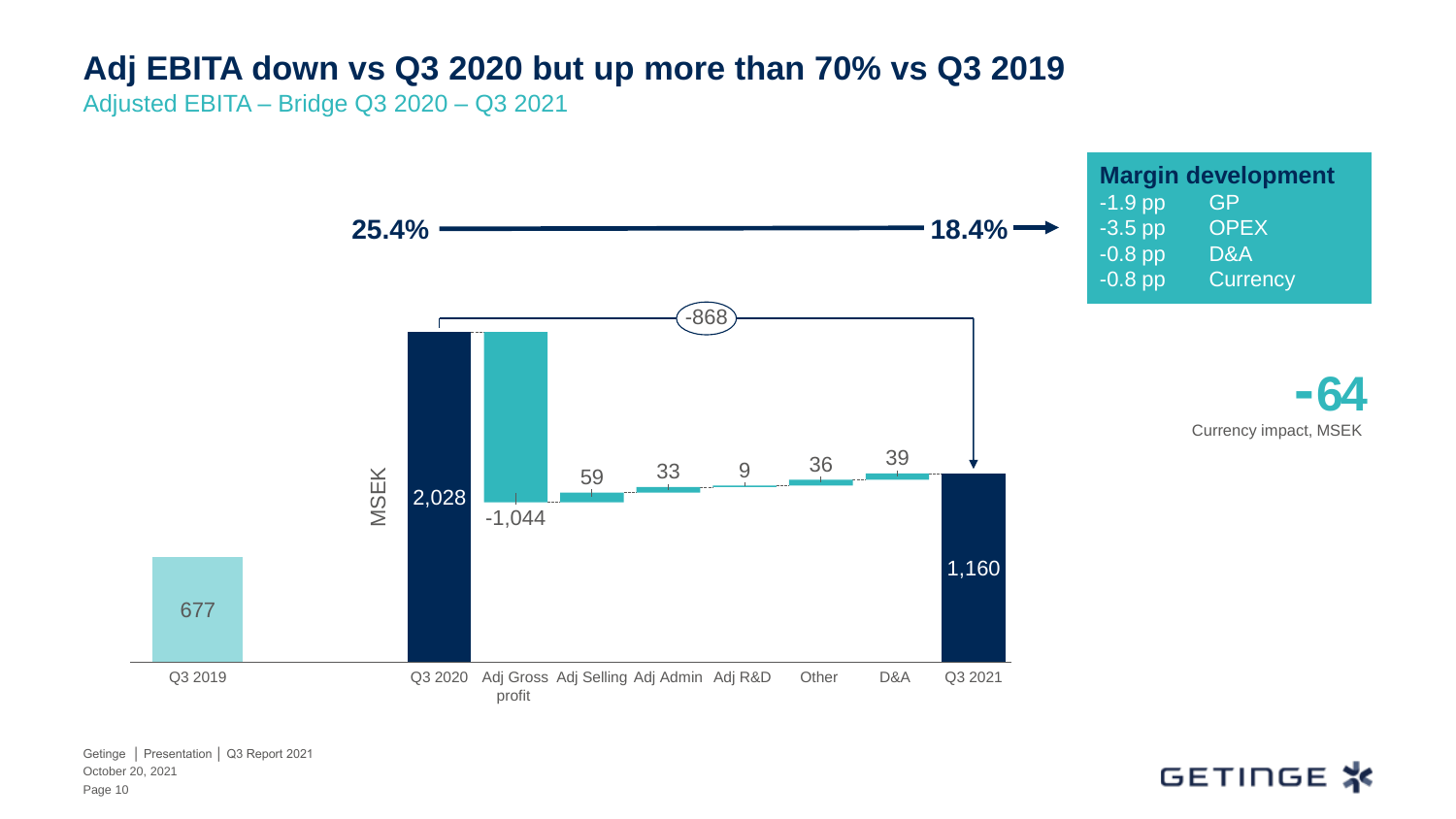### **Strong free cash flow and good control of working capital**

Continued efficiency enhancements



Working Capital, as defined on this page, is including accounts receivables, accounts payables and inventory - adjusted for currency

ROIC: Trailing 12 month adjusted EBIT/Invested Capital. Invested Capital is equal to (Invested capital is defined as Equity + Net debt (excl. pension liabilities) and calculated as (Opening balance + Closing balance of Inv

October 20, 2021 Getinge │ Presentation │ Q3 Report 2021 Page 11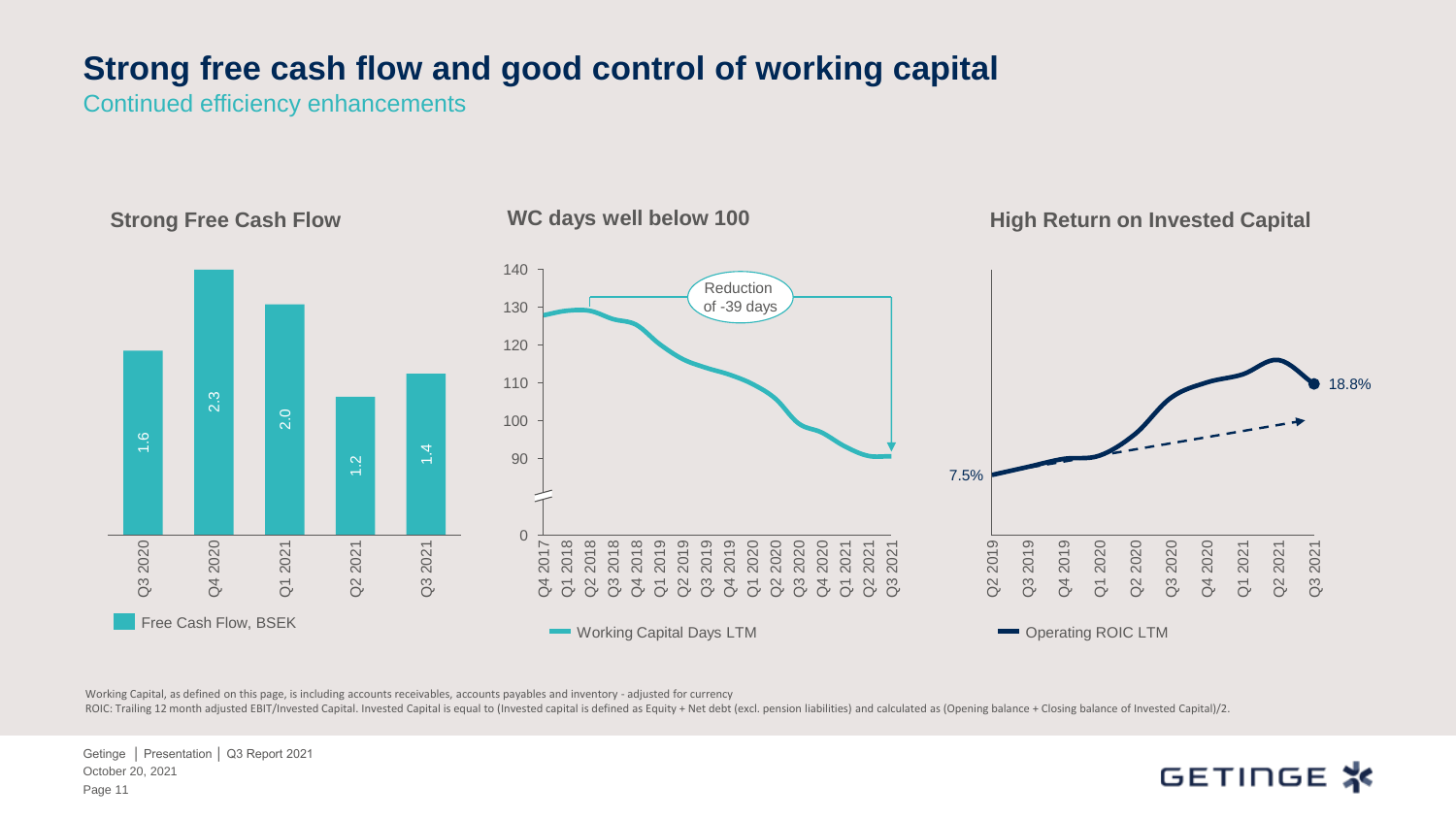## **Solid financial position**

Strengthened even further



October 20, 2021 Getinge │ Presentation │ Q3 Report 2021 Page 12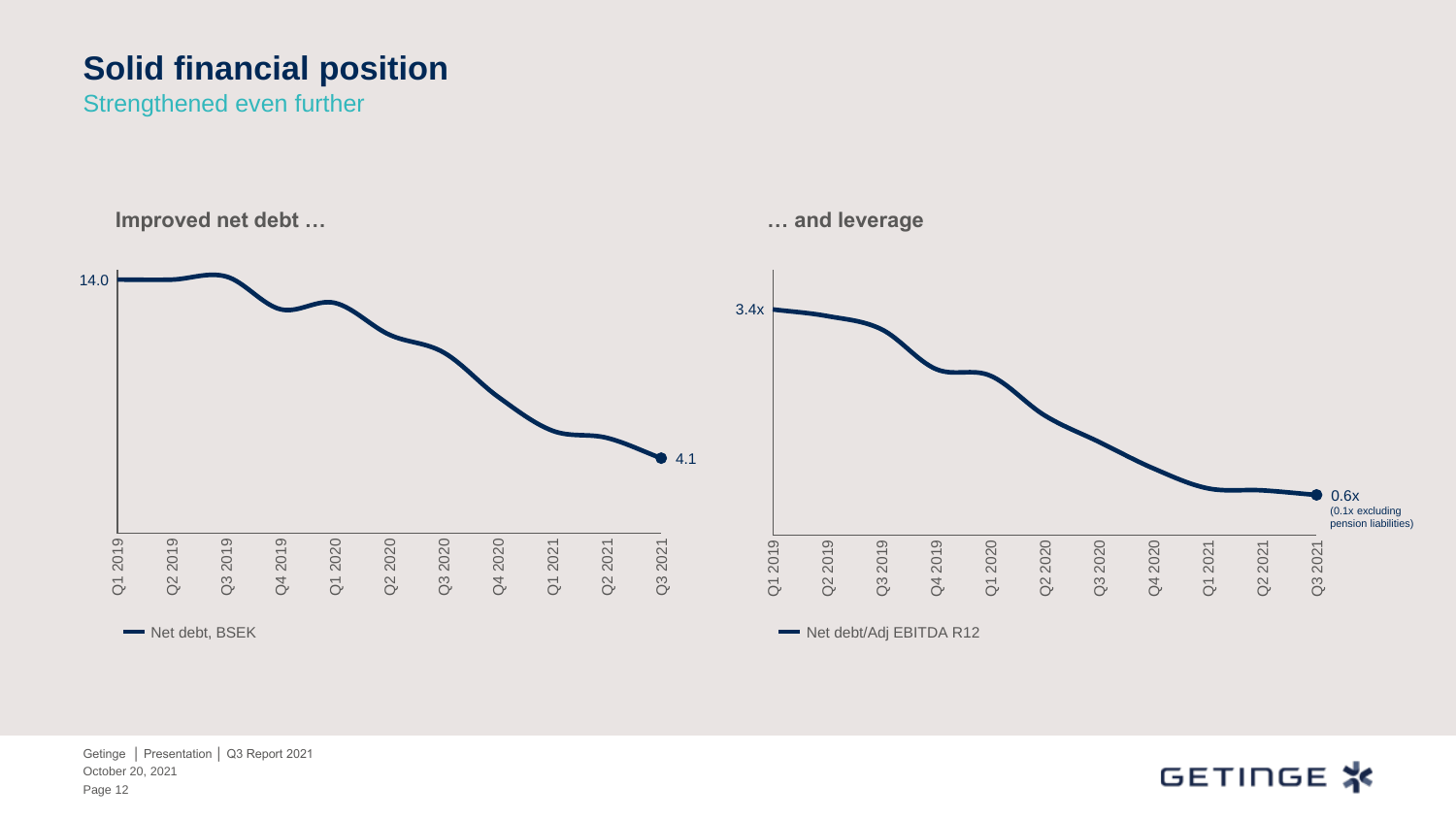# **Summary**

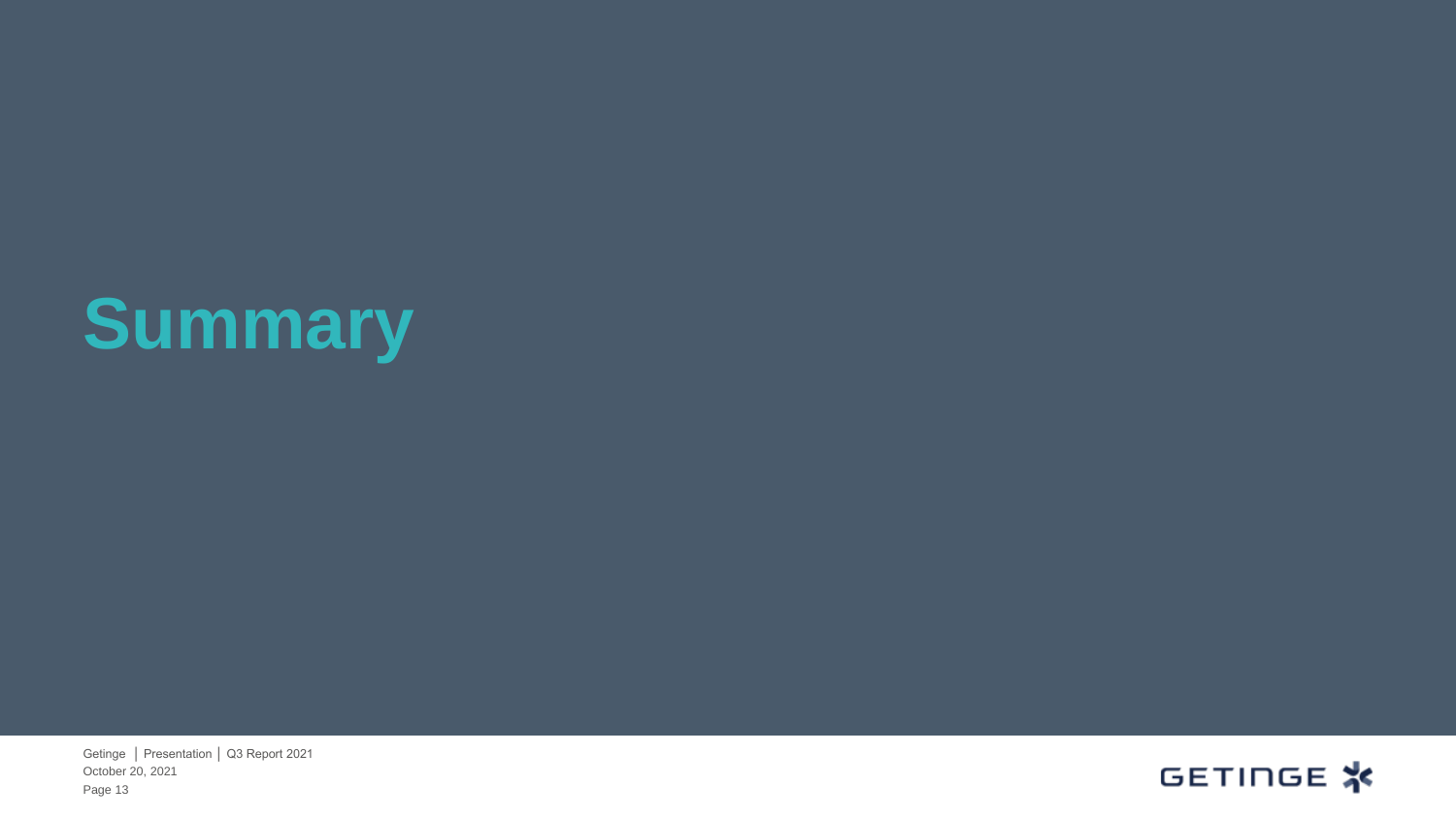

- Strong organic order growth
- Good activity level and progress on strategy implementation
- EBITA margin adjusted for Covid-19 continues to improve
- Solid financial position

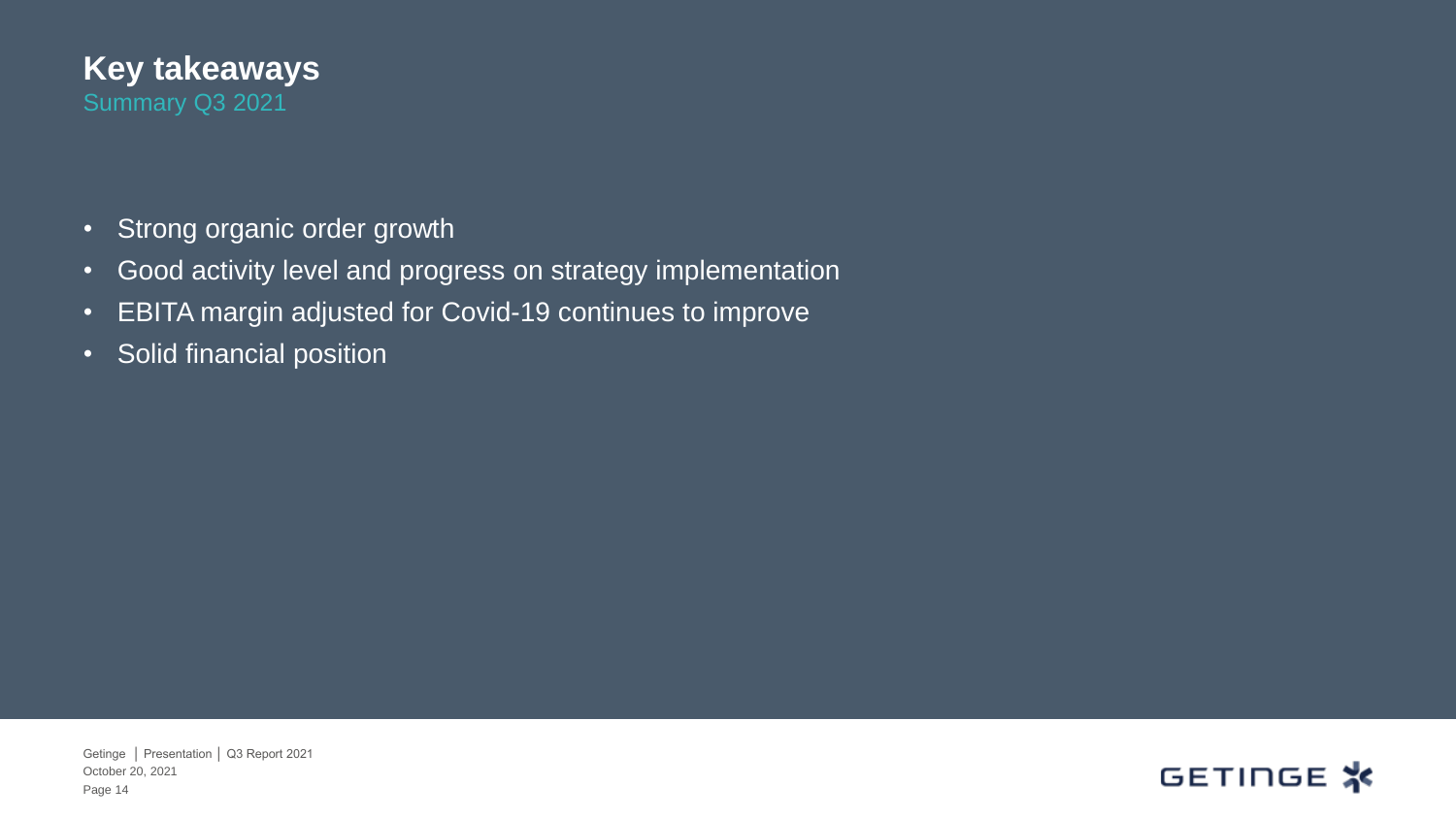

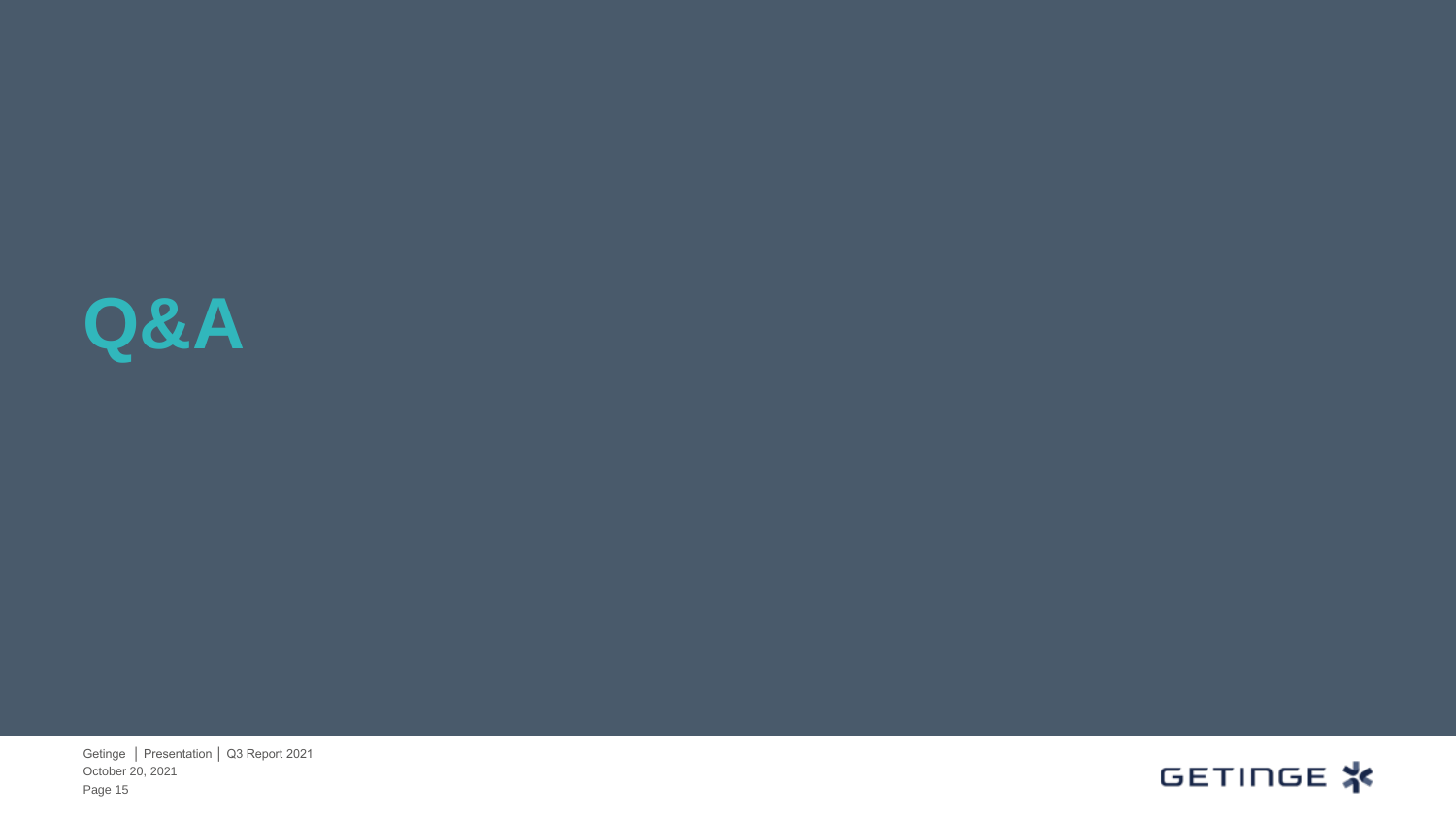# **Thank you**

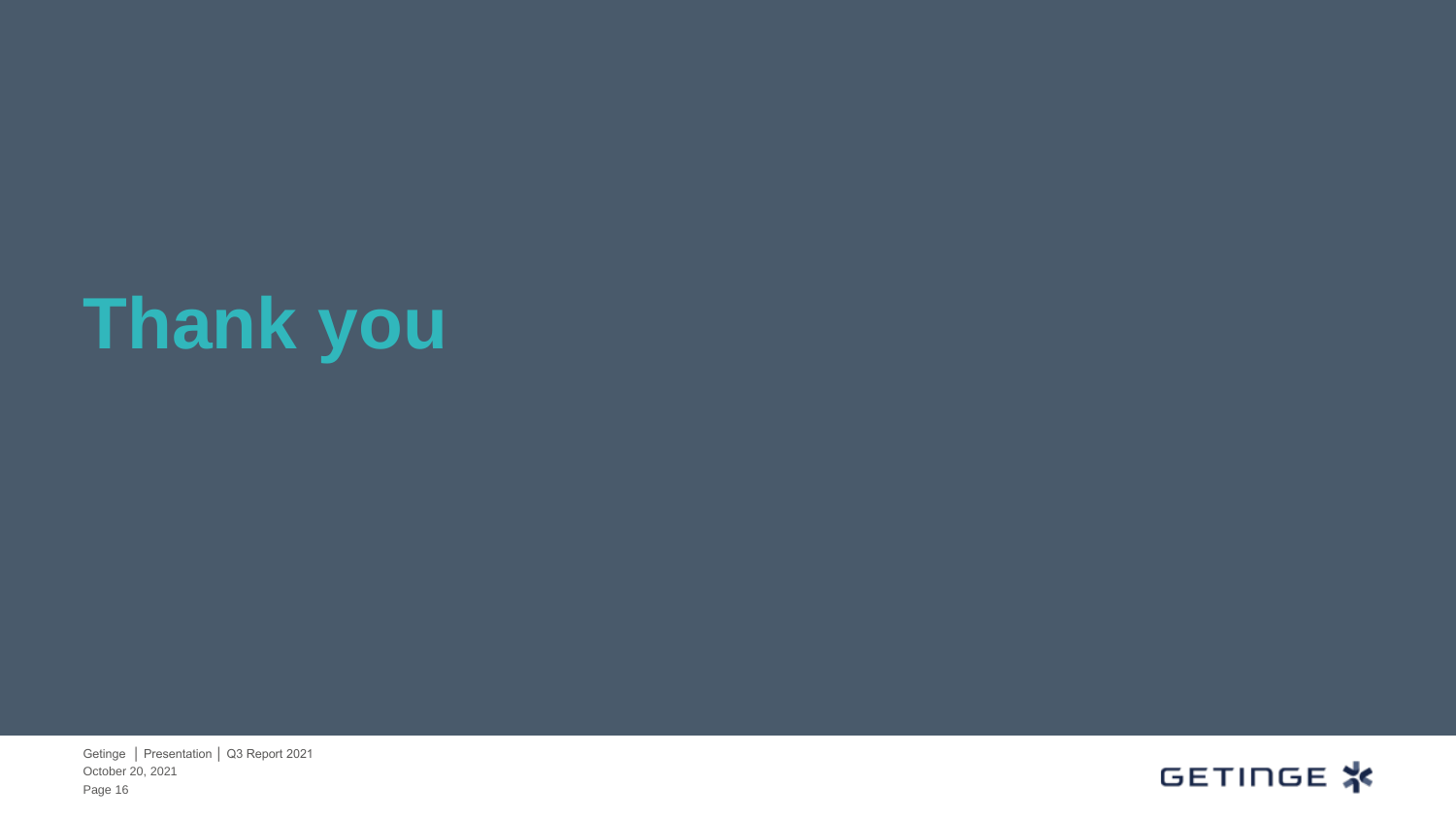#### **Forward looking information**

This document contains forward-looking information based on the current expectations of the Getinge's management. Although management deems that the expectations presented by such forward-looking information are reasonable, no guarantee can be given that these expectations will prove correct. Accordingly, the actual future outcome could vary considerably compared with what is stated in the forward-looking information, due to such factors as changed conditions regarding business cycles, market and competition, changes in legal requirements and other political measures, and fluctuations in exchange rates.